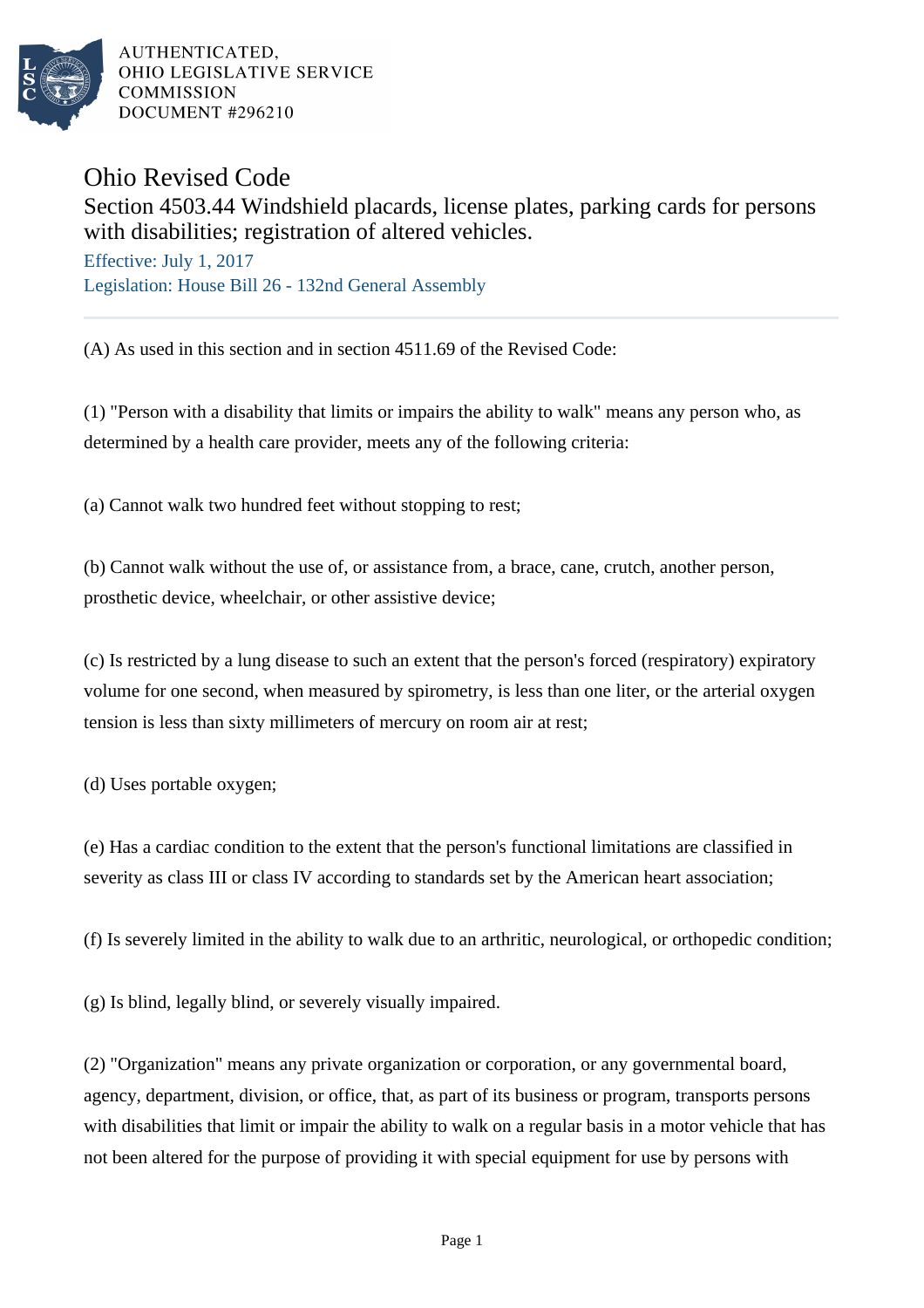

disabilities. This definition does not apply to division (I) of this section.

(3) "Health care provider" means a physician, physician assistant, advanced practice registered nurse, optometrist, or chiropractor as defined in this section except that an optometrist shall only make determinations as to division  $(A)(1)(g)$  of this section.

(4) "Physician" means a person licensed to practice medicine or surgery or osteopathic medicine and surgery under Chapter 4731. of the Revised Code.

(5) "Chiropractor" means a person licensed to practice chiropractic under Chapter 4734. of the Revised Code.

(6) "Advanced practice registered nurse" means a certified nurse practitioner, clinical nurse specialist, certified registered nurse anesthetist, or certified nurse-midwife who holds a certificate of authority issued by the board of nursing under Chapter 4723. of the Revised Code.

(7) "Physician assistant" means a person who is licensed as a physician assistant under Chapter 4730. of the Revised Code.

(8) "Optometrist" means a person licensed to engage in the practice of optometry under Chapter 4725. of the Revised Code.

 $(B)(1)$  An organization, or a person with a disability that limits or impairs the ability to walk, may apply for the registration of any motor vehicle the organization or person owns or leases. When a motor vehicle has been altered for the purpose of providing it with special equipment for a person with a disability that limits or impairs the ability to walk, but is owned or leased by someone other than such a person, the owner or lessee may apply to the registrar or a deputy registrar for registration under this section. The application for registration of a motor vehicle owned or leased by a person with a disability that limits or impairs the ability to walk shall be accompanied by a signed statement from the applicant's health care provider certifying that the applicant meets at least one of the criteria contained in division  $(A)(1)$  of this section and that the disability is expected to continue for more than six consecutive months. The application for registration of a motor vehicle that has been altered for the purpose of providing it with special equipment for a person with a disability that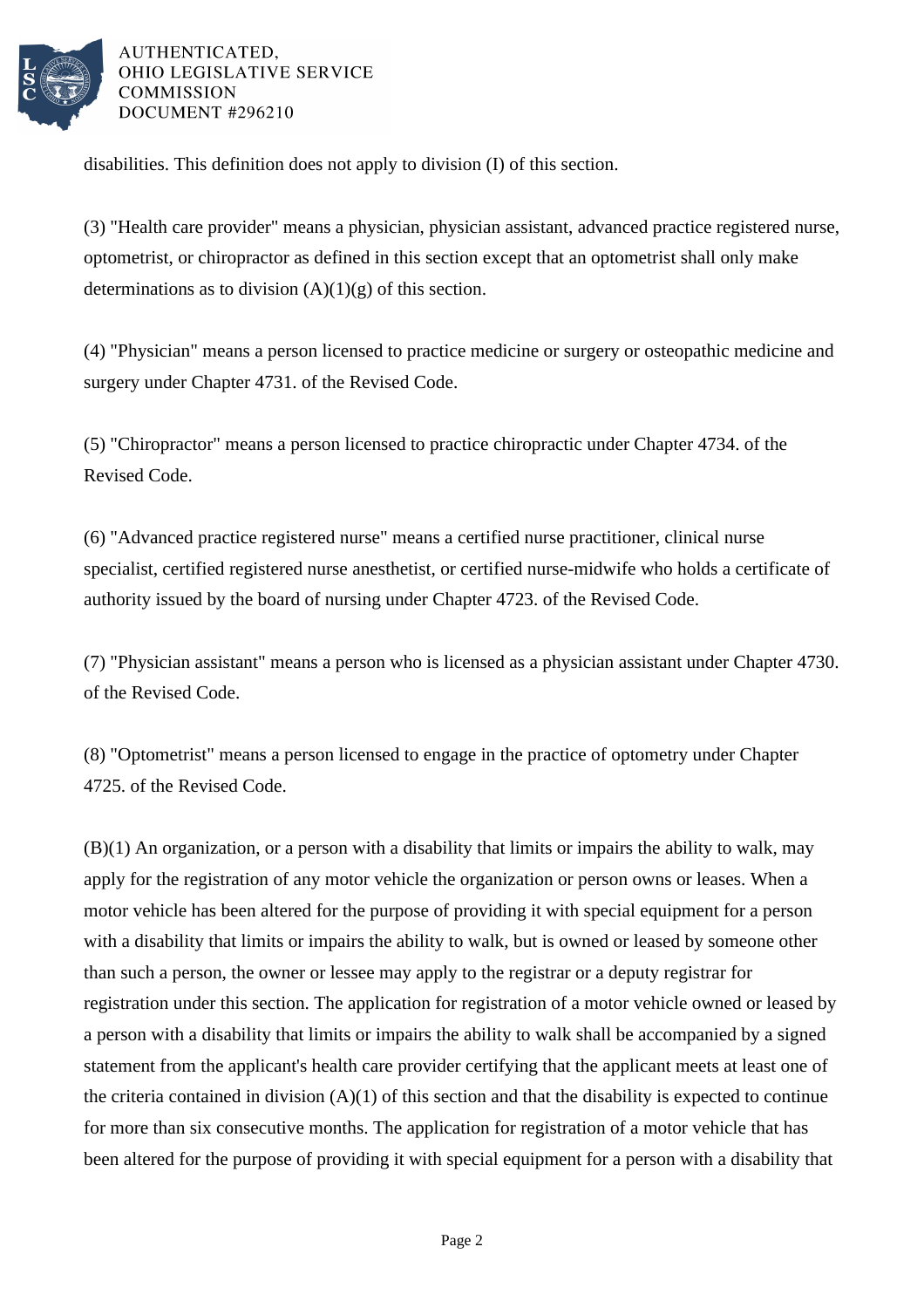

limits or impairs the ability to walk but is owned by someone other than such a person shall be accompanied by such documentary evidence of vehicle alterations as the registrar may require by rule.

(2) When an organization, a person with a disability that limits or impairs the ability to walk, or a person who does not have a disability that limits or impairs the ability to walk but owns a motor vehicle that has been altered for the purpose of providing it with special equipment for a person with a disability that limits or impairs the ability to walk first submits an application for registration of a motor vehicle under this section and every fifth year thereafter, the organization or person shall submit a signed statement from the applicant's health care provider, a completed application, and any required documentary evidence of vehicle alterations as provided in division (B)(1) of this section, and also a power of attorney from the owner of the motor vehicle if the applicant leases the vehicle. Upon submission of these items, the registrar or deputy registrar shall issue to the applicant appropriate vehicle registration and a set of license plates and validation stickers, or validation stickers alone when required by section 4503.191 of the Revised Code. In addition to the letters and numbers ordinarily inscribed thereon, the license plates shall be imprinted with the international symbol of access. The license plates and validation stickers shall be issued upon payment of the regular license fee as prescribed under section 4503.04 of the Revised Code and any motor vehicle tax levied under Chapter 4504. of the Revised Code, and the payment of a service fee equal to the amount specified in division (D) or (G) of section 4503.10 of the Revised Code.

 $(C)(1)$  A person with a disability that limits or impairs the ability to walk may apply to the registrar of motor vehicles for a removable windshield placard by completing and signing an application provided by the registrar. The person shall include with the application a prescription from the person's health care provider prescribing such a placard for the person based upon a determination that the person meets at least one of the criteria contained in division  $(A)(1)$  of this section. The health care provider shall state on the prescription the length of time the health care provider expects the applicant to have the disability that limits or impairs the person's ability to walk.

In addition to one placard or one or more sets of license plates, a person with a disability that limits or impairs the ability to walk is entitled to one additional placard, but only if the person applies separately for the additional placard, states the reasons why the additional placard is needed, and the registrar, in the registrar's discretion determines that good and justifiable cause exists to approve the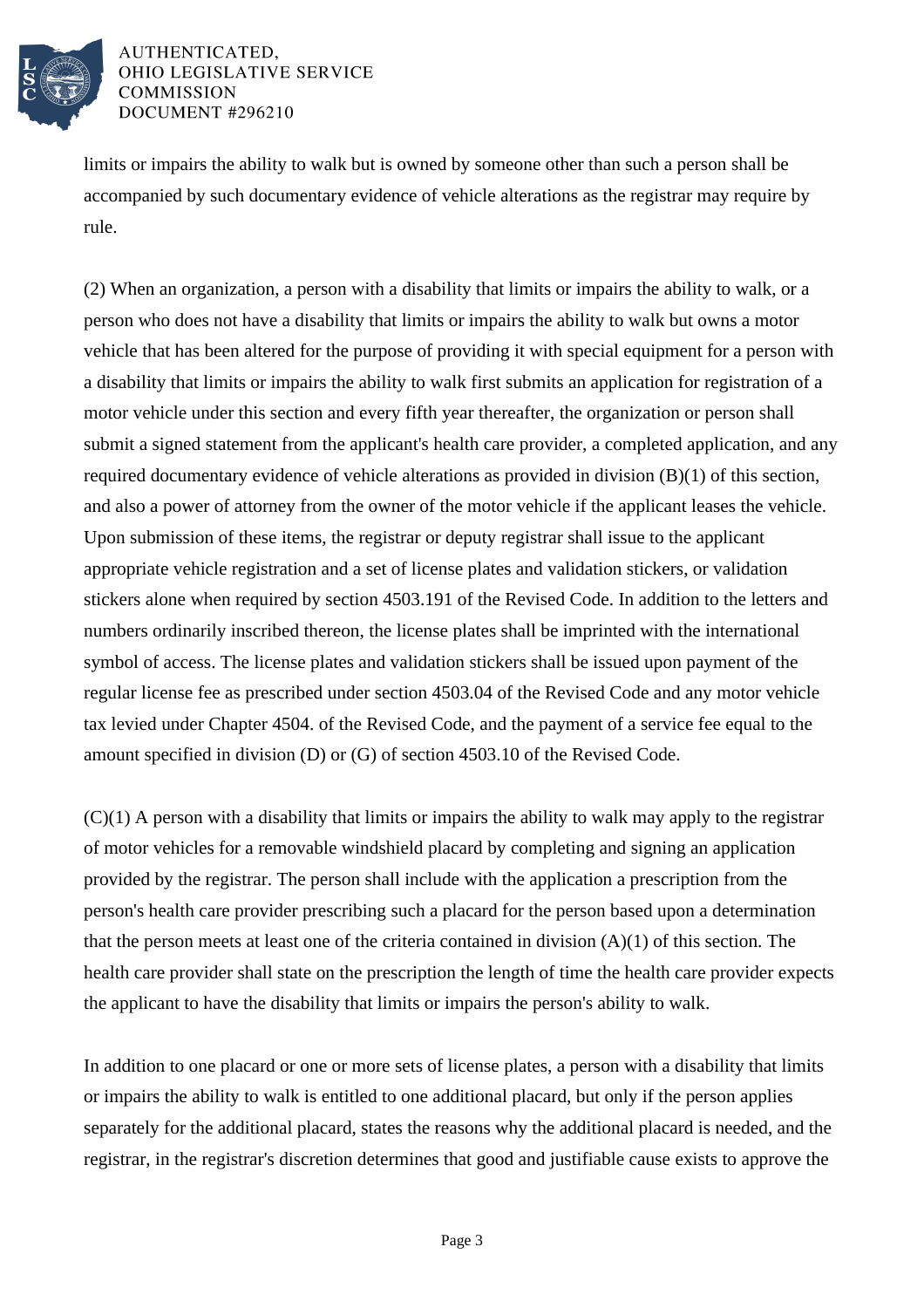

request for the additional placard.

(2) An organization may apply to the registrar of motor vehicles for a removable windshield placard by completing and signing an application provided by the registrar. The organization shall comply with any procedures the registrar establishes by rule. The organization shall include with the application documentary evidence that the registrar requires by rule showing that the organization regularly transports persons with disabilities that limit or impair the ability to walk.

(3) Upon receipt of a completed and signed application for a removable windshield placard, the accompanying documents required under division  $(C)(1)$  or  $(2)$  of this section, and payment of a service fee equal to the amount specified in division (D) or (G) of section 4503.10 of the Revised Code, the registrar or deputy registrar shall issue to the applicant a removable windshield placard, which shall bear the date of expiration on both sides of the placard and shall be valid until expired, revoked, or surrendered. Every removable windshield placard expires as described in division (C)(4) of this section, but in no case shall a removable windshield placard be valid for a period of less than sixty days. Removable windshield placards shall be renewable upon application as provided in division  $(C)(1)$  or  $(2)$  of this section and upon payment of a service fee equal to the amount specified in division (D) or (G) of section 4503.10 of the Revised Code for the renewal of a removable windshield placard. The registrar shall provide the application form and shall determine the information to be included thereon. The registrar also shall determine the form and size of the removable windshield placard, the material of which it is to be made, and any other information to be included thereon, and shall adopt rules relating to the issuance, expiration, revocation, surrender, and proper display of such placards. Any placard issued after October 14, 1999, shall be manufactured in a manner that allows the expiration date of the placard to be indicated on it through the punching, drilling, boring, or creation by any other means of holes in the placard.

(4) At the time a removable windshield placard is issued to a person with a disability that limits or impairs the ability to walk, the registrar or deputy registrar shall enter into the records of the bureau of motor vehicles the last date on which the person will have that disability, as indicated on the accompanying prescription. Not less than thirty days prior to that date and all removable windshield placard renewal dates, the bureau shall send a renewal notice to that person at the person's last known address as shown in the records of the bureau, informing the person that the person's removable windshield placard will expire on the indicated date not to exceed five years from the date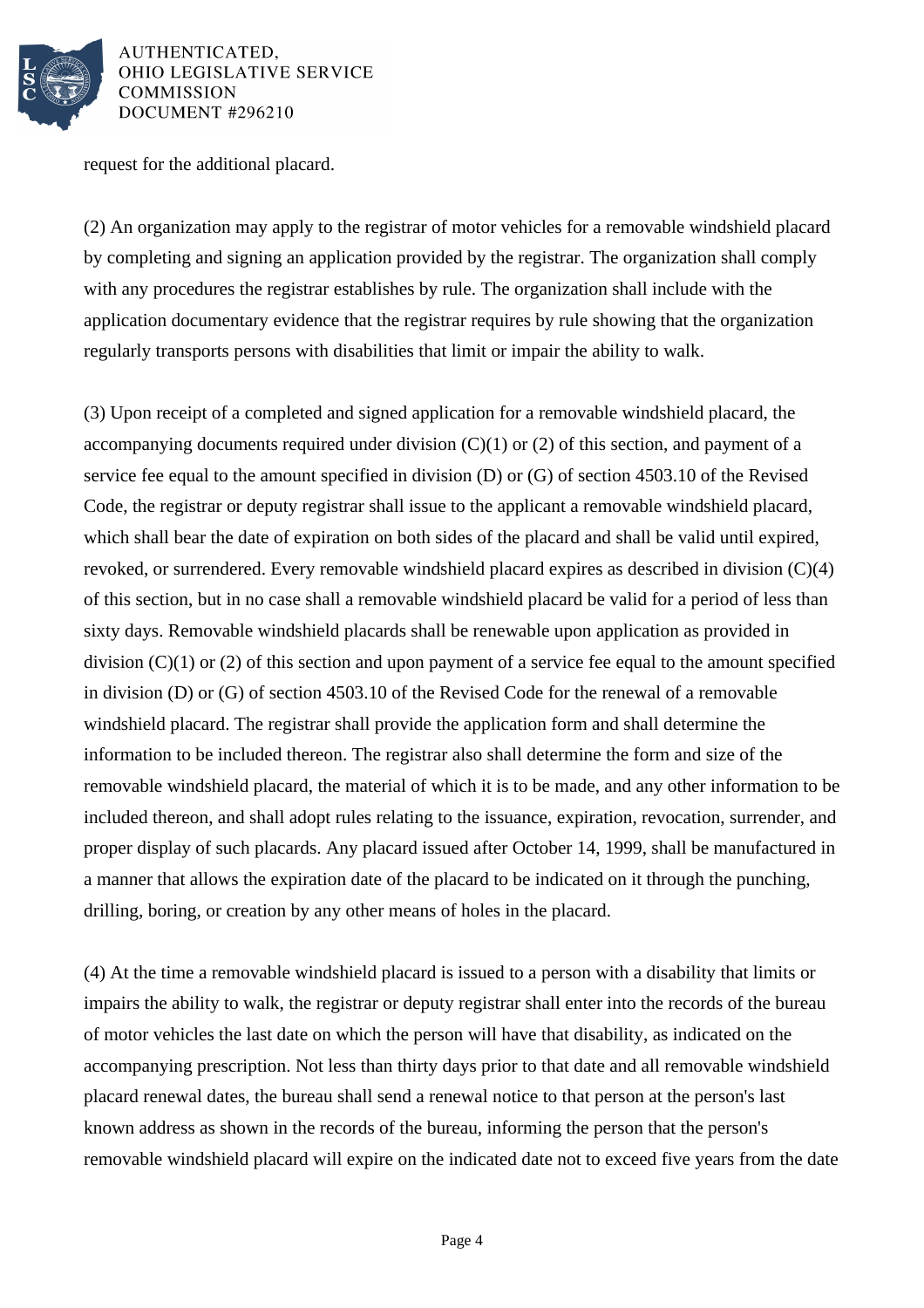

of issuance, and that the person is required to renew the placard by submitting to the registrar or a deputy registrar another prescription, as described in division  $(C)(1)$  or  $(2)$  of this section, and by complying with the renewal provisions prescribed in division  $(C)(3)$  of this section. If such a prescription is not received by the registrar or a deputy registrar by that date, the placard issued to that person expires and no longer is valid, and this fact shall be recorded in the records of the bureau.

(5) At least once every year, on a date determined by the registrar, the bureau shall examine the records of the office of vital statistics, located within the department of health, that pertain to deceased persons, and also the bureau's records of all persons who have been issued removable windshield placards and temporary removable windshield placards. If the records of the office of vital statistics indicate that a person to whom a removable windshield placard or temporary removable windshield placard has been issued is deceased, the bureau shall cancel that placard, and note the cancellation in its records.

The office of vital statistics shall make available to the bureau all information necessary to enable the bureau to comply with division  $(C)(5)$  of this section.

(6) Nothing in this section shall be construed to require a person or organization to apply for a removable windshield placard or special license plates if the special license plates issued to the person or organization under prior law have not expired or been surrendered or revoked.

 $(D)(1)(a)$  A person with a disability that limits or impairs the ability to walk may apply to the registrar or a deputy registrar for a temporary removable windshield placard. The application for a temporary removable windshield placard shall be accompanied by a prescription from the applicant's health care provider prescribing such a placard for the applicant, provided that the applicant meets at least one of the criteria contained in division (A)(1) of this section and that the disability is expected to continue for six consecutive months or less. The health care provider shall state on the prescription the length of time the health care provider expects the applicant to have the disability that limits or impairs the applicant's ability to walk, which cannot exceed six months from the date of the prescription. Upon receipt of an application for a temporary removable windshield placard, presentation of the prescription from the applicant's health care provider, and payment of a service fee equal to the amount specified in division (D) or (G) of section 4503.10 of the Revised Code, the registrar or deputy registrar shall issue to the applicant a temporary removable windshield placard.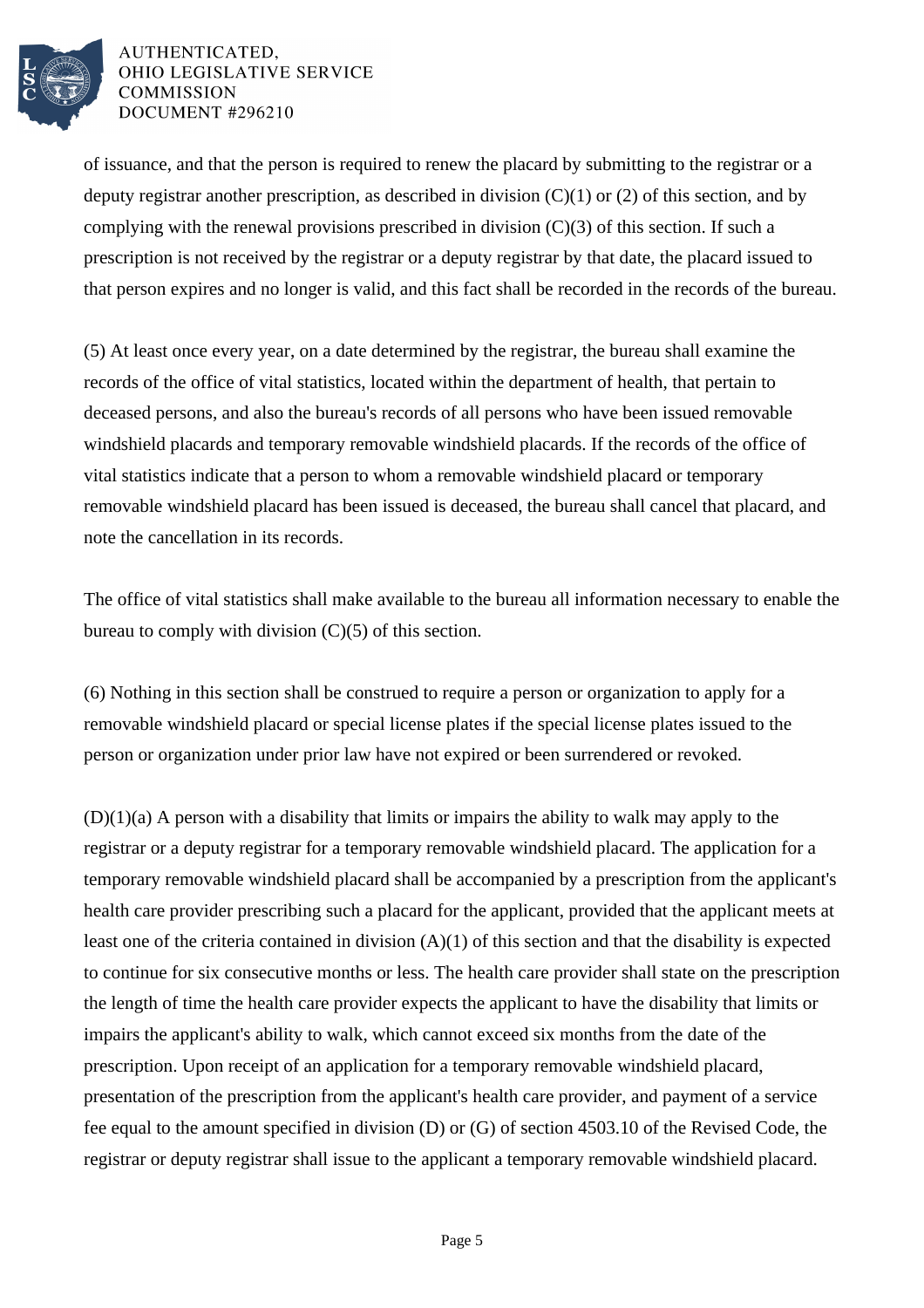

(b) Any active-duty member of the armed forces of the United States, including the reserve components of the armed forces and the national guard, who has an illness or injury that limits or impairs the ability to walk may apply to the registrar or a deputy registrar for a temporary removable windshield placard. With the application, the person shall present evidence of the person's activeduty status and the illness or injury. Evidence of the illness or injury may include a current department of defense convalescent leave statement, any department of defense document indicating that the person currently has an ill or injured casualty status or has limited duties, or a prescription from any health care provider prescribing the placard for the applicant. Upon receipt of the application and the necessary evidence, the registrar or deputy registrar shall issue the applicant the temporary removable windshield placard without the payment of any service fee.

(2) The temporary removable windshield placard shall be of the same size and form as the removable windshield placard, shall be printed in white on a red-colored background, and shall bear the word "temporary" in letters of such size as the registrar shall prescribe. A temporary removable windshield placard also shall bear the date of expiration on the front and back of the placard, and shall be valid until expired, surrendered, or revoked, but in no case shall such a placard be valid for a period of less than sixty days. The registrar shall provide the application form and shall determine the information to be included on it, provided that the registrar shall not require a health care provider's prescription or certification for a person applying under division  $(D)(1)(b)$  of this section. The registrar also shall determine the material of which the temporary removable windshield placard is to be made and any other information to be included on the placard and shall adopt rules relating to the issuance, expiration, surrender, revocation, and proper display of those placards. Any temporary removable windshield placard issued after October 14, 1999, shall be manufactured in a manner that allows for the expiration date of the placard to be indicated on it through the punching, drilling, boring, or creation by any other means of holes in the placard.

(E) If an applicant for a removable windshield placard is a veteran of the armed forces of the United States whose disability, as defined in division (A)(1) of this section, is service-connected, the registrar or deputy registrar, upon receipt of the application, presentation of a signed statement from the applicant's health care provider certifying the applicant's disability, and presentation of such documentary evidence from the department of veterans affairs that the disability of the applicant meets at least one of the criteria identified in division (A)(1) of this section and is service-connected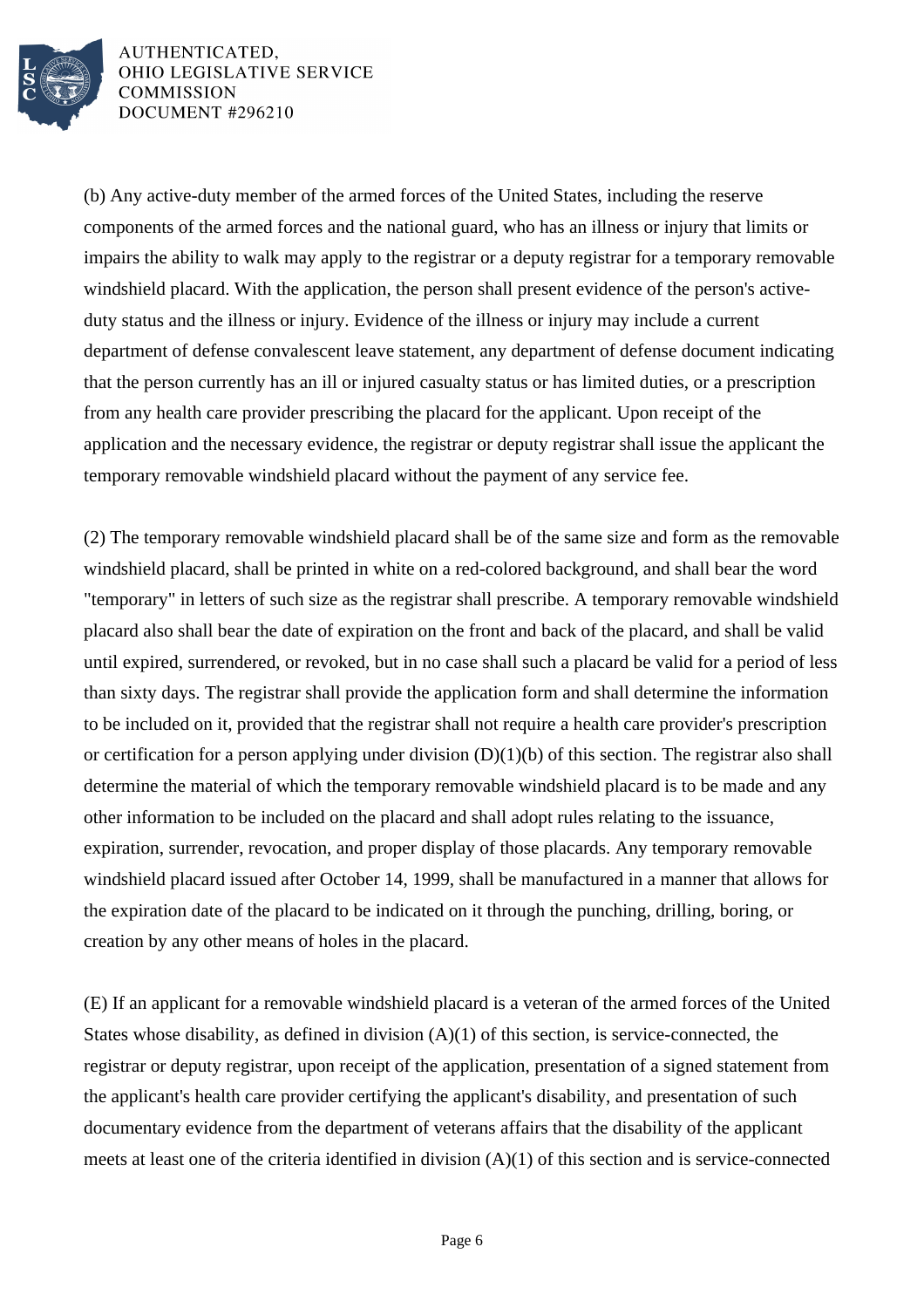

as the registrar may require by rule, but without the payment of any service fee, shall issue the applicant a removable windshield placard that is valid until expired, surrendered, or revoked.

(F) Upon a conviction of a violation of division (H) or (I) of this section, the court shall report the conviction, and send the placard, if available, to the registrar, who thereupon shall revoke the privilege of using the placard and send notice in writing to the placardholder at that holder's last known address as shown in the records of the bureau, and the placardholder shall return the placard if not previously surrendered to the court, to the registrar within ten days following mailing of the notice.

Whenever a person to whom a removable windshield placard has been issued moves to another state, the person shall surrender the placard to the registrar; and whenever an organization to which a placard has been issued changes its place of operation to another state, the organization shall surrender the placard to the registrar.

(G) Subject to division (F) of section 4511.69 of the Revised Code, the operator of a motor vehicle displaying a removable windshield placard, temporary removable windshield placard, or the special license plates authorized by this section is entitled to park the motor vehicle in any special parking location reserved for persons with disabilities that limit or impair the ability to walk, also known as handicapped parking spaces or disability parking spaces.

(H) No person or organization that is not eligible for the issuance of license plates or any placard under this section shall willfully and falsely represent that the person or organization is so eligible.

No person or organization shall display license plates issued under this section unless the license plates have been issued for the vehicle on which they are displayed and are valid.

(I) No person or organization to which a removable windshield placard or temporary removable windshield placard is issued shall do either of the following:

(1) Display or permit the display of the placard on any motor vehicle when having reasonable cause to believe the motor vehicle is being used in connection with an activity that does not include providing transportation for persons with disabilities that limit or impair the ability to walk;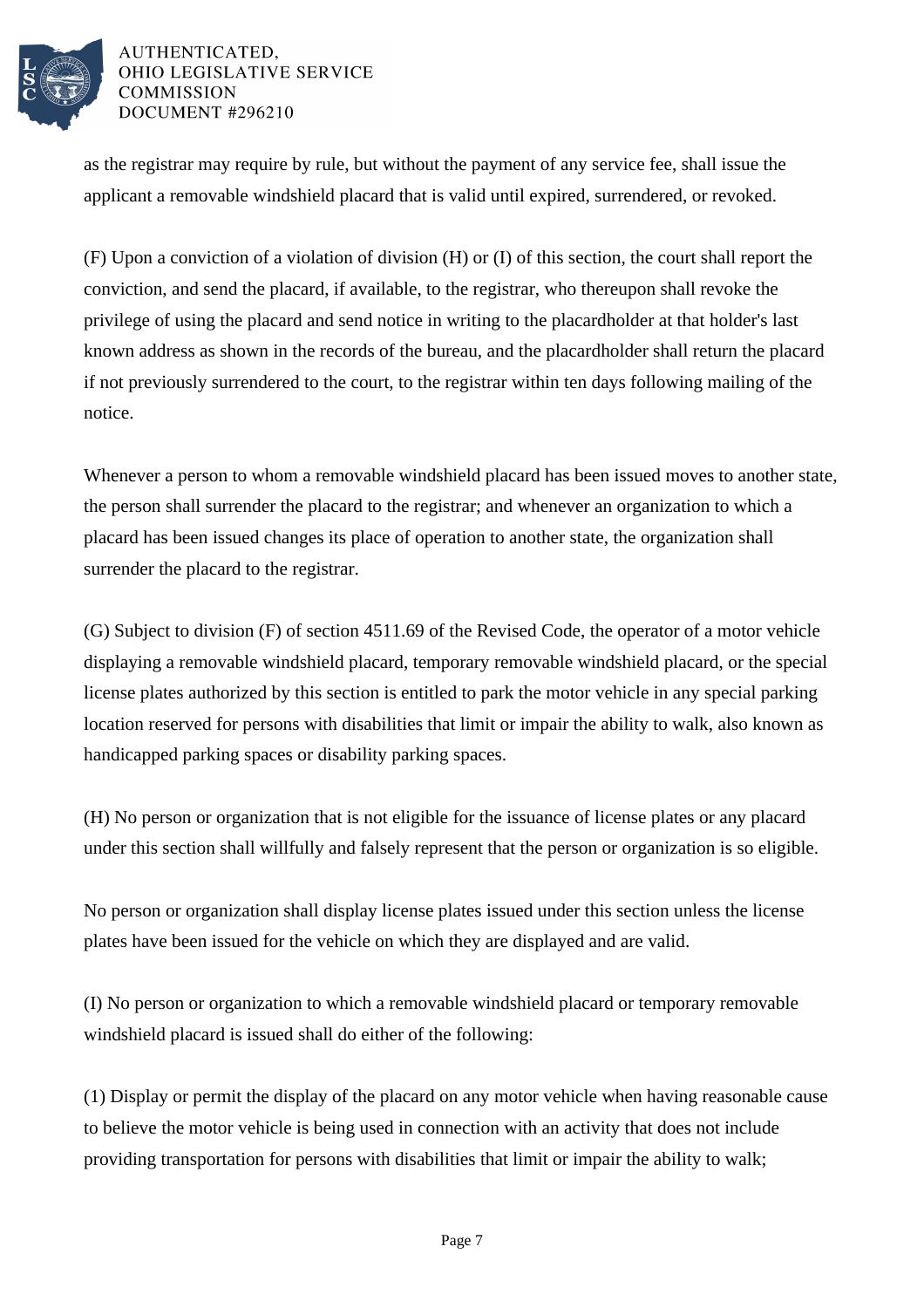

(2) Refuse to return or surrender the placard, when required.

(J) If a removable windshield placard, temporary removable windshield placard, or parking card is lost, destroyed, or mutilated, the placardholder or cardholder may obtain a duplicate by doing both of the following:

(1) Furnishing suitable proof of the loss, destruction, or mutilation to the registrar;

(2) Paying a service fee equal to the amount specified in division (D) or (G) of section 4503.10 of the Revised Code.

Any placardholder or cardholder who loses a placard or card and, after obtaining a duplicate, finds the original, immediately shall surrender the original placard or card to the registrar.

 $(K)(1)$  The registrar shall pay all fees received under this section for the issuance of removable windshield placards or temporary removable windshield placards or duplicate removable windshield placards or cards into the state treasury to the credit of the public safety - highway purposes fund created in section 4501.06 of the Revised Code.

(2) In addition to the fees collected under this section, the registrar or deputy registrar shall ask each person applying for a removable windshield placard or temporary removable windshield placard or duplicate removable windshield placard or license plate issued under this section, whether the person wishes to make a two-dollar voluntary contribution to support rehabilitation employment services. The registrar shall transmit the contributions received under this division to the treasurer of state for deposit into the rehabilitation employment fund, which is hereby created in the state treasury. A deputy registrar shall transmit the contributions received under this division to the registrar in the time and manner prescribed by the registrar. The contributions in the fund shall be used by the opportunities for Ohioans with disabilities agency to purchase services related to vocational evaluation, work adjustment, personal adjustment, job placement, job coaching, and communitybased assessment from accredited community rehabilitation program facilities.

(L) For purposes of enforcing this section, every peace officer is deemed to be an agent of the